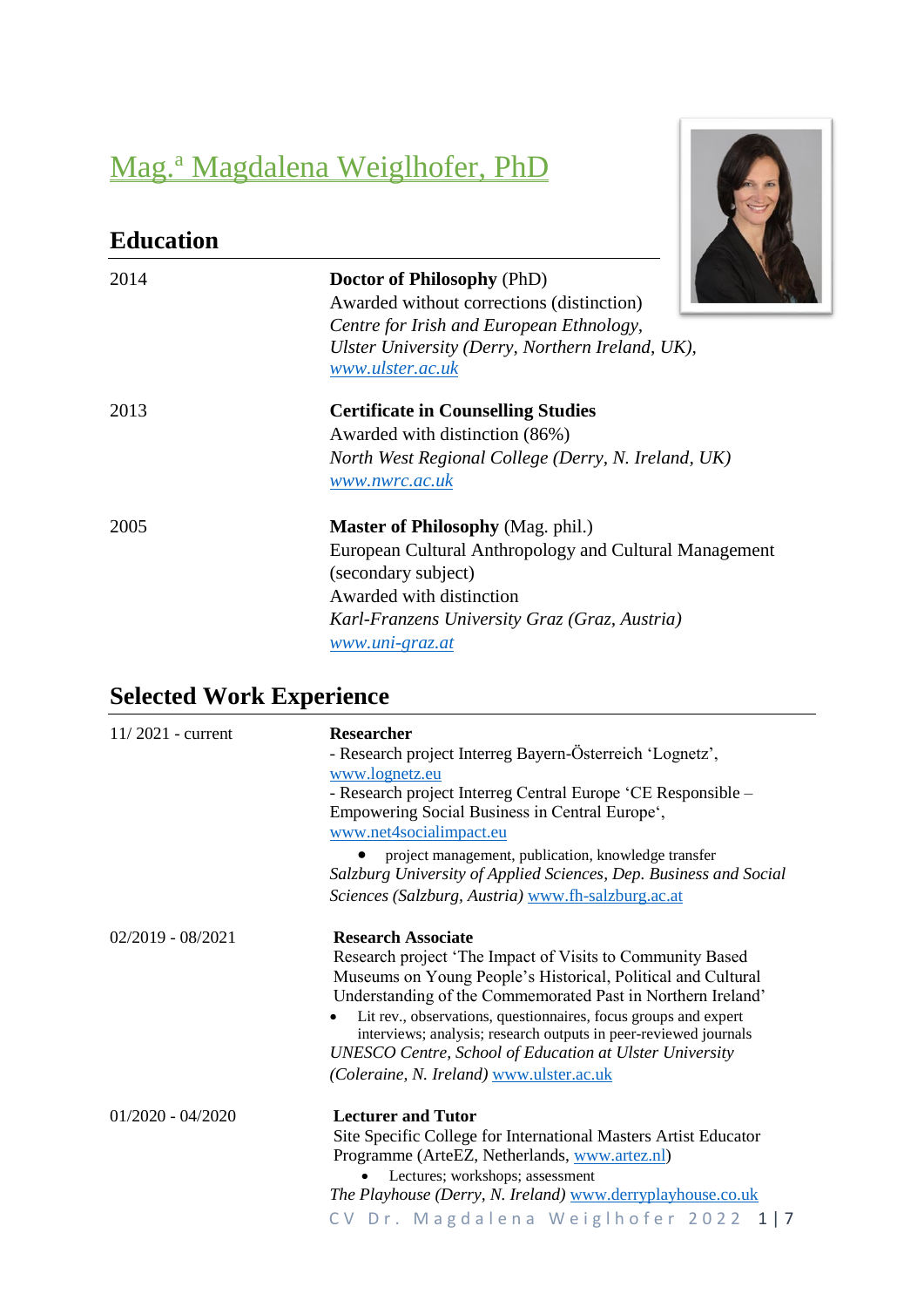| 04/2019 - 10/2019    | <b>Researcher and Facilitator</b><br>Project 'Connecting to Our Past - Pioneering Women in Education'<br>Data collation, preparation and publishing; dissemination within<br>community groups; fundraising<br>Cultúrlann Uí Chanáin (Derry, N.I.), www.culturlann.org                                                                                                                                                                |
|----------------------|--------------------------------------------------------------------------------------------------------------------------------------------------------------------------------------------------------------------------------------------------------------------------------------------------------------------------------------------------------------------------------------------------------------------------------------|
| May 2017             | <b>Facilitator</b><br>Project 'Living Legacies Diverse Perspectives on a Global Conflict'<br>Group work with participants to research legacies of WW1 in<br><b>British colonies</b><br>Ulster University, School of Humanities, (Derry, N.I., UK)<br>www.ulster.ac.uk                                                                                                                                                                |
| $10/2016 - 01/2017$  | <b>Lecturer</b> in Higher Education<br>Module 'Culture and Conflict'<br>Lectures and seminars; essay assessment<br>University of Brighton, School of Humanities, (Brighton, UK)<br>www.brighton.ac.uk                                                                                                                                                                                                                                |
| $10/2011 - 05/2015$  | <b>Lecturer</b> in Higher Education<br>Lectures and seminars in Anthropology and Sociology:<br>Modules 'Culture and Identity'; 'Qualitative Research'; 'Social Structure<br>٠<br>of Modern Ireland'; 'Power, Culture and Social Change'; 'Researching<br>Society'; 'Psychosocial Aspects of Health and Wellbeing' and<br>'Managing the PhD Process'<br>Ulster University, School of Humanities (Derry, N.I., UK)<br>www.ulster.ac.uk |
| $05/2014 - 06/2015$  | Facilitator<br>of 'Theatre of Witness' workshops throughout Northern Ireland<br>storytelling group work with youth and community groups using<br>film material of personal stories of the Northern Irish conflict<br>Playhouse Theatre of Witness, (Derry, N.I., UK)<br>www.derryplayhouse.co.uk                                                                                                                                     |
| $06/2014 - 06/2015$  | <b>Project Lead/Interviewer</b><br>Leading individual storytelling sessions/life story interviews with<br>ex-political prisoners in N. Ireland, for publication and/or their<br>personal use; project application, finances and administration<br>Towards Understanding and Healing, (Derry, N.I., UK),<br>www.thejunction-ni.org                                                                                                    |
| $01 - 05/2014$       | Director, Theatre project<br>Concept, development and directing of a Theatre of Witness<br>Performance 'Living with Care - A Piece on Chronic Illness and<br>Lifelong Caring' featuring the personal stories of the two<br>performers<br>The Playhouse (Derry, N.I., UK), www.derryplayhouse.co.uk                                                                                                                                   |
| $01/2010 - 12/2010;$ | <b>Evaluator</b>                                                                                                                                                                                                                                                                                                                                                                                                                     |
| 10/2012 - 01/2014    | Of cross-community storytelling project 'Theatre of Witness'<br>(projects 2009, 2010 and 2012) at Playhouse, Derry, N.I., UK                                                                                                                                                                                                                                                                                                         |
|                      | CV Dr. Magdalena Weiglhofer 2022 2   7                                                                                                                                                                                                                                                                                                                                                                                               |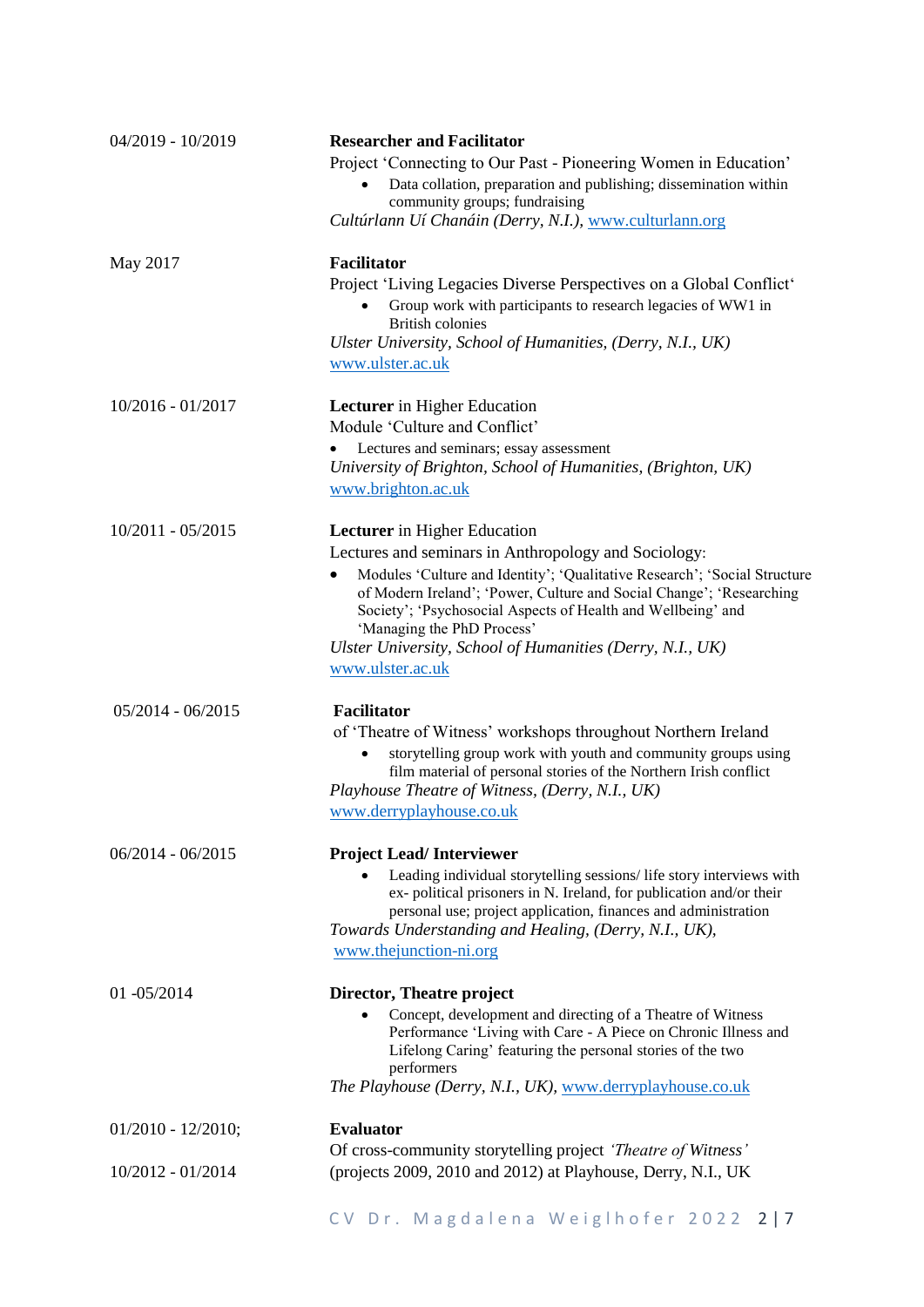|                     | In-depth interviews, focus groups, desk research, observation, final<br>evaluation reports<br>Holywell Consultancy (Derry, N.I.), www.holywellconsultancy.com                                                                                                                                                                                                                                                      |
|---------------------|--------------------------------------------------------------------------------------------------------------------------------------------------------------------------------------------------------------------------------------------------------------------------------------------------------------------------------------------------------------------------------------------------------------------|
| $03/2009 - 12/2010$ | <b>Production Associate/ Researcher</b><br>Cross-community storytelling project 'Theatre of Witness' (projects                                                                                                                                                                                                                                                                                                     |
|                     | 2009/2010)                                                                                                                                                                                                                                                                                                                                                                                                         |
|                     | Crucial involvement as hands-on worker and scientific associate in<br>all stages of the projects                                                                                                                                                                                                                                                                                                                   |
|                     | The Playhouse (Derry, N.I., UK), www.derryplayhouse.co.uk<br>Ulster University, www.ulster.ac.uk                                                                                                                                                                                                                                                                                                                   |
| $01 - 06/2009$      | <b>Traineeship</b> for Young Leaders in the Area of Arts and Culture'                                                                                                                                                                                                                                                                                                                                              |
|                     | Involved in on-going reconciliation-, community relations- and<br>exchange programmes                                                                                                                                                                                                                                                                                                                              |
|                     | The Playhouse (Derry, N.I., UK), www.derryplayhouse.co.uk                                                                                                                                                                                                                                                                                                                                                          |
| $10/07 - 10/08$     | <b>Project Coordinator</b>                                                                                                                                                                                                                                                                                                                                                                                         |
|                     | Department 'Fairplay': Schools project 'EUROSCHOOLS 2008' in                                                                                                                                                                                                                                                                                                                                                       |
|                     | the context of the European championship EURO 08, focus on fair<br>play in football and society and intercultural exchange through a youth                                                                                                                                                                                                                                                                         |
|                     | camp                                                                                                                                                                                                                                                                                                                                                                                                               |
|                     | Acquisition, coordination, supervision/support of schools and<br>international participants; organisation and implementation of<br>project events (Schools cups in various Austrian cities; week-long<br>European youth camp); PR and media                                                                                                                                                                        |
|                     | Vienna Institute for International Dialogue and Cooperation (VIDC),                                                                                                                                                                                                                                                                                                                                                |
|                     | (Vienna, Austria), www.vidc.org                                                                                                                                                                                                                                                                                                                                                                                    |
| 02 -07/2007         | <b>Volunteer</b>                                                                                                                                                                                                                                                                                                                                                                                                   |
|                     | In project MIRIAM – proyecto para la promoción intelectual de la                                                                                                                                                                                                                                                                                                                                                   |
|                     | <i>mujer</i> ('Project to foster intellectual opportunities for women')<br>Interviews with local women for information and PR work in<br>Spanish and German; preparation and implementation of workshops<br>on women's rights and Suffragette history in Spanish for users of the<br>programme; Preparation and coordination of annual report 2006<br>MIRIAM (Managua, Nicaragua), www.proyectomiriamnicaragua.org |
| 10/2006-01/2007     | <b>Project Coordinator</b>                                                                                                                                                                                                                                                                                                                                                                                         |
|                     | Dep. 'Moving Cultures': Conceptual design and organisation of an<br>international networking conference on 'Culture and Development'<br>in Vienna (01/2007)                                                                                                                                                                                                                                                        |
|                     | Environmental scan, partner research in the new EU member states;<br>invitation of key lecturers/experts; logistics                                                                                                                                                                                                                                                                                                |
|                     | Vienna Institute for International Dialogue and Cooperation (Vienna,<br>Austria), www.vidc.org                                                                                                                                                                                                                                                                                                                     |
| 11/2005-09/2006     | <b>Project Assistant</b><br>Dep. 'Moving Cultures': Organisation and implementation of 'Onda<br>Latina', a Latin American cultural festival taking place throughout                                                                                                                                                                                                                                                |
|                     | Austria<br>Conception and development of creative workshops for school<br>children; scheduling of tour and workshop programmes; conceptual<br>design and coordination of events and programmes; artists' support                                                                                                                                                                                                   |
|                     | CV Dr. Magdalena Weiglhofer 2022 3   7                                                                                                                                                                                                                                                                                                                                                                             |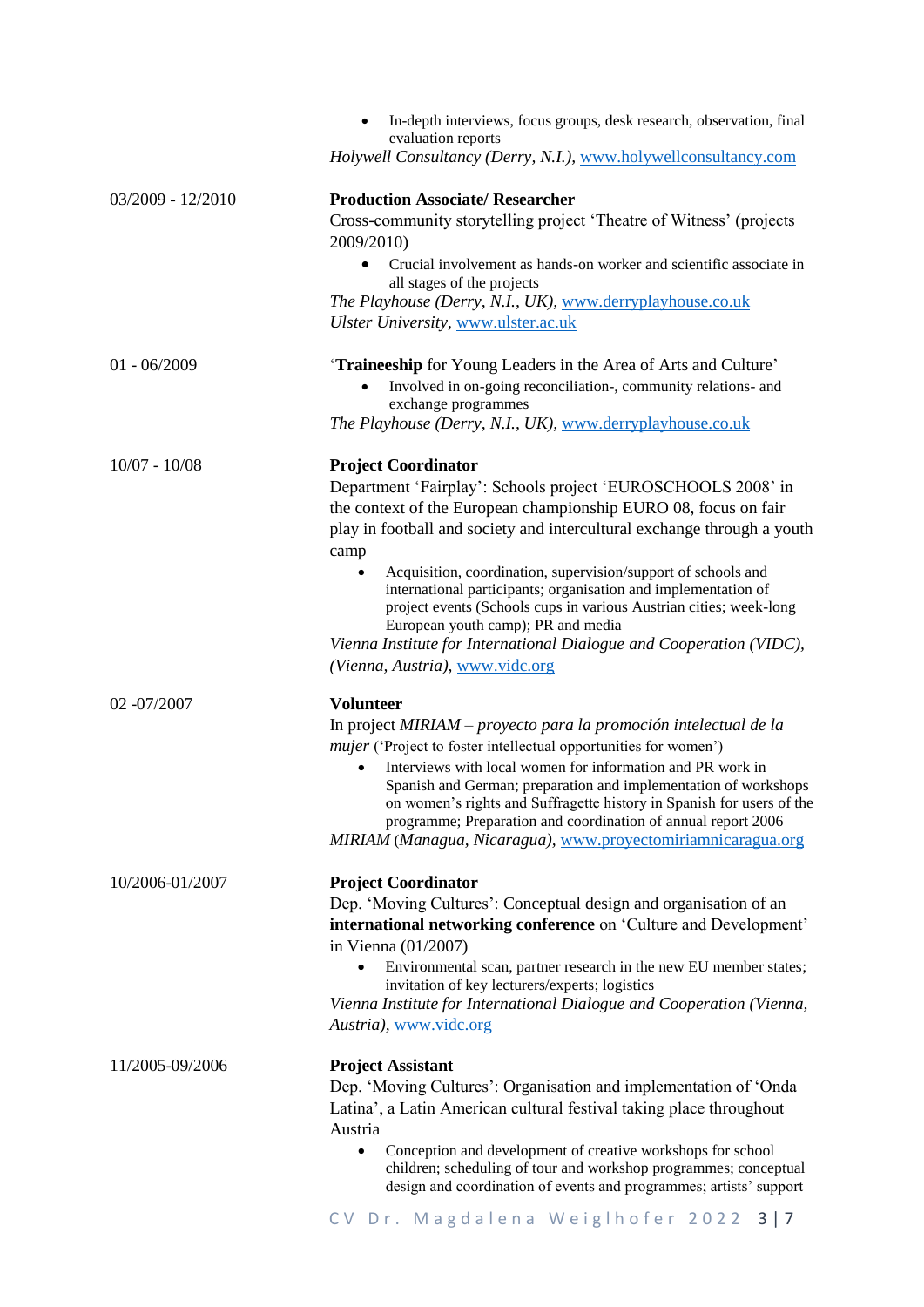|                       | services during the festival; project report; sponsoring and funds<br>application<br>Vienna Institute for International Dialogue and Cooperation,<br>(Vienna, Austria), www.vidc.org                                                                                                                                                                                                                                                                                                                                                              |
|-----------------------|---------------------------------------------------------------------------------------------------------------------------------------------------------------------------------------------------------------------------------------------------------------------------------------------------------------------------------------------------------------------------------------------------------------------------------------------------------------------------------------------------------------------------------------------------|
| $06 - 092005$         | <b>Programme Officer (Academic Traineeship)</b><br>Co-responsible for 'social empowerment' (focus regions: Central<br>America, Southern Africa):<br>Theoretical and practical project cycle management, writing<br>project reports and proposals for donors in Spanish, English<br>and German; environmental scan, donor analysis for<br>programming in Sth. Africa; ongoing project monitoring;<br>preparation of presentations<br>CARE Austria - Association for Humanitarian Aid and Development<br>Cooperation (Vienna, Austria), www.care.at |
| <b>Research Stays</b> |                                                                                                                                                                                                                                                                                                                                                                                                                                                                                                                                                   |
| 2010-2014             | Ulster University, Derry, www.ulster.ac.uk<br>Doctoral project: 'Past Presencing for the Future? The Function of<br>Performed Storytelling in Northern Irish Post-Conflict Peacebuilding'<br>Centre for Irish and European Ethnology                                                                                                                                                                                                                                                                                                              |
| $02 - 062004$         | (KUWI-scholarship) University of Granada, Spain, www.ugr.es<br>Research for Master thesis (2003) 'Near but Strange – Socio-cultural<br>Identity and Cultural Conflicts of Moroccan Students in Granada' [in<br>German language]<br>In-depth interviews with Moroccan and Spanish students (in Spanish),<br>participant observation, literature research, analysis, research output                                                                                                                                                                |
| $09 - 072002/3$       | ERASMUS year at University of Granada, Spain, www.ugr.es<br>Studying Anthropology and Spanish Philology                                                                                                                                                                                                                                                                                                                                                                                                                                           |
| 2000-2002             | Various field studies in Austria within academic curriculum on the<br>topics: Changes of women's life scripts; neoliberal working<br>conditions; use of leisure time in rural areas: literature research, in-<br>depth interviews, analysis, research output                                                                                                                                                                                                                                                                                      |
| <b>Memberships</b>    |                                                                                                                                                                                                                                                                                                                                                                                                                                                                                                                                                   |
| 2016 to present       | <b>Researcher Member</b> at Centre for Research in Memory, Narrative<br>and History, University of Brighton (Brighton, UK)                                                                                                                                                                                                                                                                                                                                                                                                                        |
| 2014 to present       | <b>Associate</b> of Intercultural Research Centre, Heriot-Watt University<br>(Edinburgh, UK)                                                                                                                                                                                                                                                                                                                                                                                                                                                      |
| 2012 to present       | <b>Associate Fellow</b> of Higher Education Academy, Ulster University<br>(N. Ireland, UK)                                                                                                                                                                                                                                                                                                                                                                                                                                                        |
| 2013                  | <b>Member</b> of International Society for the Study of Narrative (ISSN)                                                                                                                                                                                                                                                                                                                                                                                                                                                                          |

2012 - 2016 **Member** of European Association of Social Anthropology (EASA)

CV Dr. Magdalena Weiglhofer 2022 4 | 7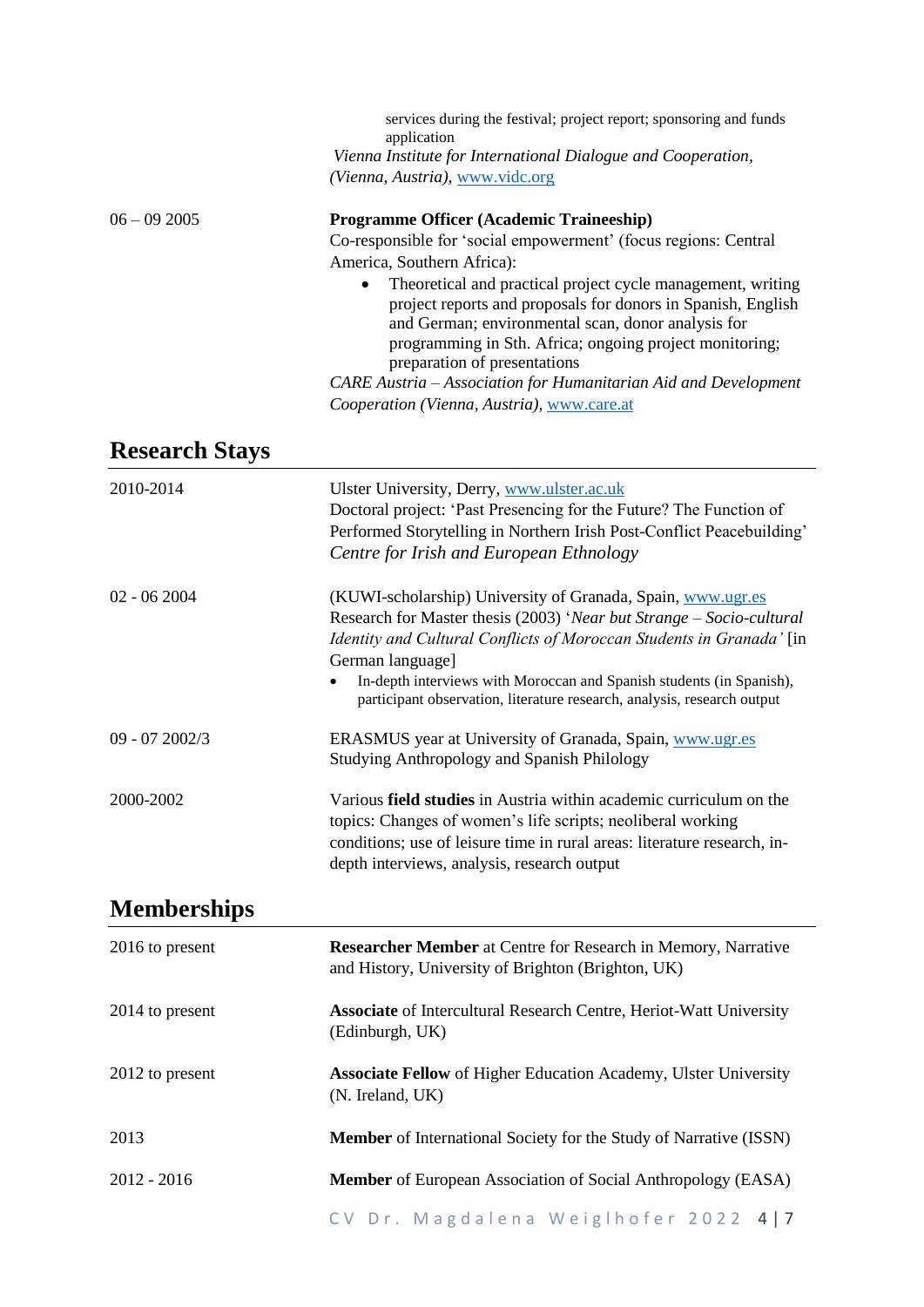| 1999 - 2009 | Member of <b>Editorial Staff</b> of university journal $Kuckuck - Notes$ on |
|-------------|-----------------------------------------------------------------------------|
|             | Daily Cultures, Dep. of European Ethnology and Cultural                     |
|             | Anthropology, University of Graz (Austria)                                  |

#### **Grants**

2010 Vice Chancellor's Research Grant for Doctoral Thesis (£ 51.165.-)

2009 Austrian Federal Ministry for Education, Arts and Culture: *'*Traineeship for Young Leaders in the Area of Arts and Culture' ( $\epsilon$  11.100,-)

### **Publications: Peer-reviewed journals**

- Weiglhofer, M., A. McCully and J. Bates (forthcoming), 'Learning About Conflict: The Role of Community Museums in Educating on Difficult History in a Divided Society', *International Journal of Heritage Studies.*
- McCully, A., M. Weiglhofer and J. Bates (2021), '"But it wasn't like that": The Impact of Visits to Community-Based Museums on Young People's Understanding of the Commemorated Past in a Divided Society', *Theory and Research in Social Education*. <https://doi.org/10.1080/00933104.2021.1899090>
- Weiglhofer, M. (2015), 'Who Am I without My Story? Uncertainties of Identity (-Presentation) in Performed Autobiographical Storytelling', *Storytelling, Self, Society* 11 (2), 264-280. <https://doi.org/10.13110/storselfsoci.11.2.0263>
- Weiglhofer, M. (2014), 'The Function of Narrative in Public Space: Witnessing Performed Storytelling in Northern Ireland', *Journal of Arts and Communities* 6 (1), 29-44. [https://doi.org/10.1386/jaac.6.1.29\\_1](https://doi.org/10.1386/jaac.6.1.29_1)
- Weiglhofer, M. (2014), '"I Listen to the Soundtrack and I'm Back There in the Day" Impacts of Performing Memory in Northern Ireland', *Anthropological Journal of European Cultures* 23 (1), 143-160. <https://doi.org/10.3167/ajec.2014.230108>
- Weiglhofer, M. (2005), 'Die zwei Welten der Nachkommen. Marokkanische Studierende im bikulturellen Einflussbereich', in: *Kuckuck – Notizen zur Alltagskultur*, Heft 2/05, Jg 20, S. 14-21.

<http://www.kuckucknotizen.at/kuckuck/index.php/en/nachkommen/65-2-05-nachkommen/editorial>

#### **Peer-reviewed book chapter**

Pfeiffer, K. and M. Weiglhofer (2019), 'Negotiating Contested Heritages through Theatre and Storytelling' in Kockel, U. et al. (eds.), *Heritage and Festivals in Europe* (Routledge), 173- 187. <https://doi.org/10.4324/9780429202964-12>

#### **Monographs**

Weiglhofer, M. (2014), 'Past Presencing for the Future? The Function of Performed Storytelling in Northern Irish Post-Conflict Peacebuilding', doctoral thesis, Centre for Irish and European Ethnology, Ulster University, Derry, N. Ireland.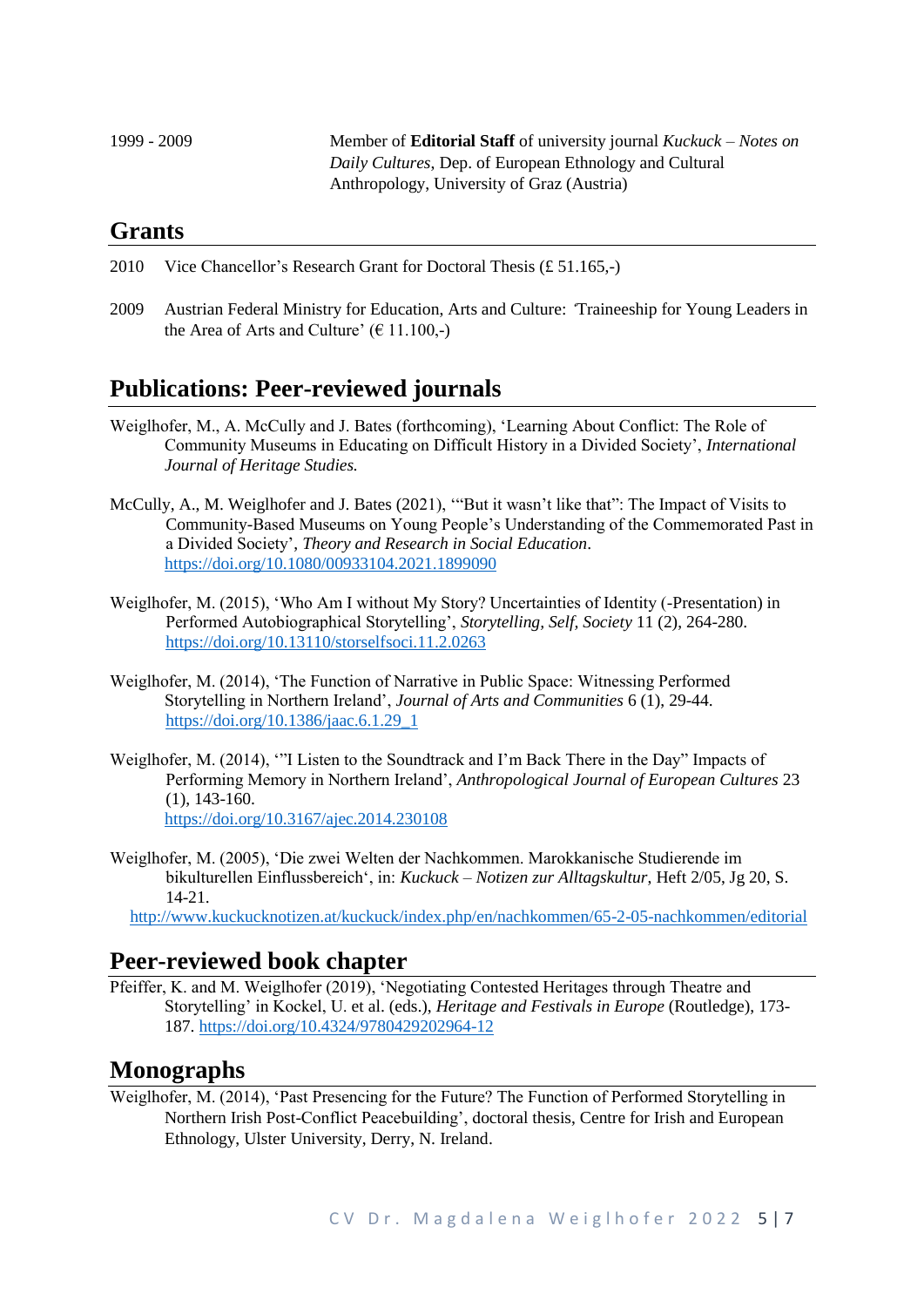## **Conference presentations**

- 'Measuring Social Impact Approaches and Difficulties'*, INTERREG CE Responsible Final Conference, Online, March 2022*, [www.net4socialimpact.eu](http://www.net4socialimpact.eu/)
- 'Evaluating Pupils' Responses to Visiting Two Community Based Museums', *Conflict & Identity: Confronting the Past through Education, University of Oxford, Oct 2019*
- 'Get It Out There' Performed Testimony of Conflict, a Three-Fold Approach to Dealing with a Violent Past', *EASA Medical Anthropology Network Conference, University of Sussex, Brighton, Sept 2015*
- 'Life History Narrative as Public Performance: an Ethnography from Northern Ireland', *The Internationalism of Life History Research in the 21st Century Conference, University of Brighton, June 2015*
- Parallel session 'What are the most effective ways to disseminate stories?' *International Conflict Research Institute (INCORE), 'Accounts of the Conflict' Conference, Belfast 2014*
- 'Stories for a Community of Memory? Performed Real-Life Storytelling in Post-Conflict Northern Ireland', *International Union of Anthropological and Ethnological Science (IUAES) Conference, Manchester 2013*
- "What Is My Story and Who Am I without My Story?" Uncertainties of Identity (-Presentation) in Performed Autobiographical Storytelling', *International Society for the Study of Narrative (ISSN) Conference, Manchester 2013*
- 'Performed Storytelling in the Context of Post-Conflict Northern Ireland', *European Association of Social Anthropology (EASA) Conference, Paris, 2012*
- Poster Presentation, *International Society for Ethnology and Folklore (SIEF) Conference, Lisbon, 2011.*

## **Public Talks**

- 'Disseminating Stories of Conflict a Contribution to Peace?' for students of the BCA Programme (US)**,** *INCORE at University of Ulster, October 2014*
- 'Identity and Belonging in Researching Northern Ireland' ESCR event, *Institute for Social Research, University of Ulster, November 2014*

## **Activities and Trainings Relevant to Expertise**

| 06 2022      | One-day training 'A solution-orientated approach to managing<br>conflict in the classroom'                                            |
|--------------|---------------------------------------------------------------------------------------------------------------------------------------|
|              | Salzburg University of Applied Sciences (Salzburg, Austria)                                                                           |
| 06 - 08 2020 | 12-week course 'Journey to Freedom' on <b>domestic violence and</b><br>empowerment<br>Women's Aid Northern Ireland, (Derry, N.I., UK) |
|              |                                                                                                                                       |
| 11 2015      | <b>One-day training 'From Transcript to Script'</b><br>Oral History Society, British Library (London, UK)                             |
|              | CV Dr. Magdalena Weiglhofer 2022 6   7                                                                                                |